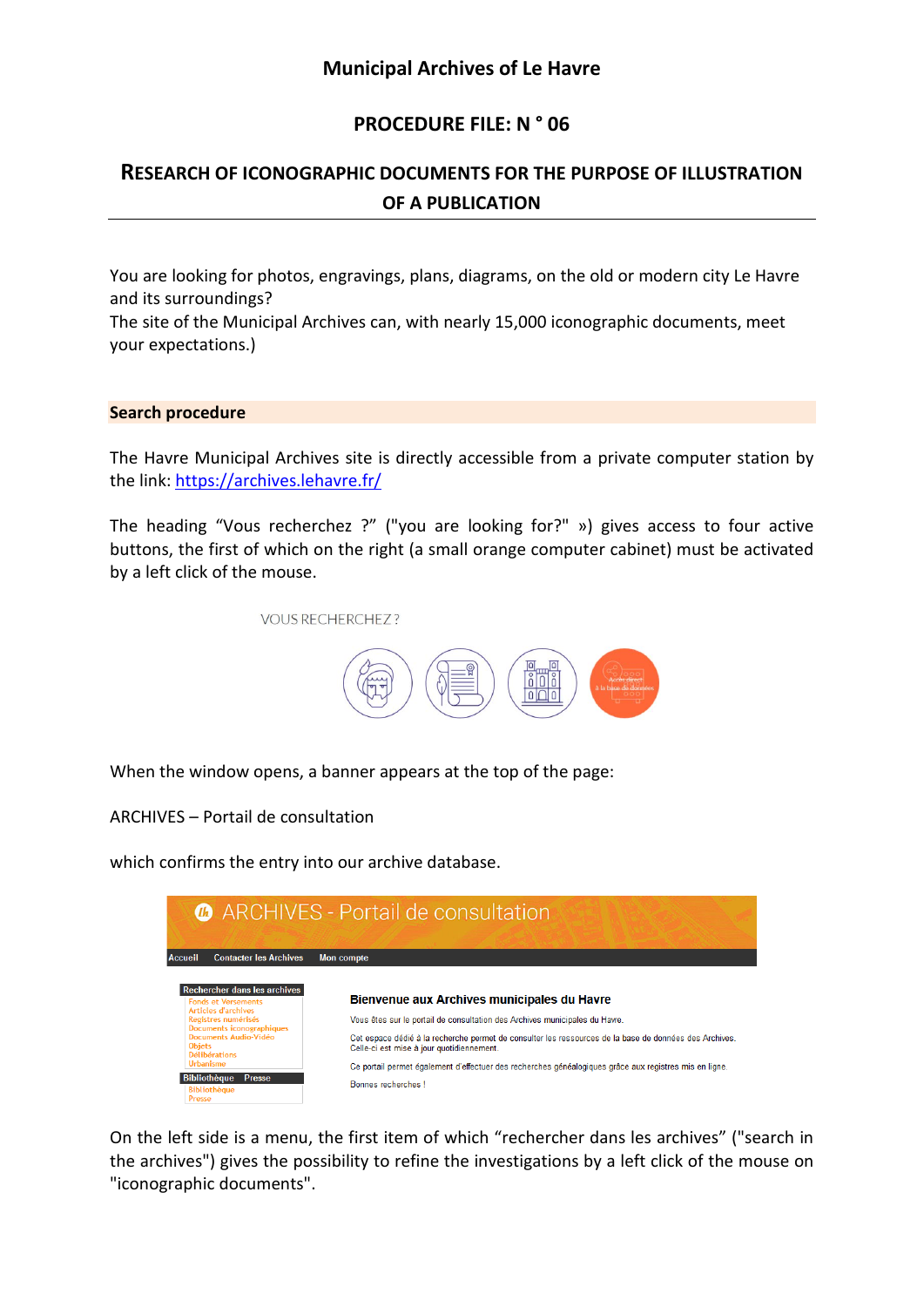The thin yellow banner that then appears offers the possibility of selecting the search mode according to its agility in mastering the computer tool.

For a first search it is advisable to left click on "**simple**". A new window opens, offering the possibility to search:

- by the call number or reference of the document (if you already know it);

- by the title of the document;

- by analyzing the document that describes the environment of the subject represented;

- the author of the snapshot (if you know him).

| - Rechercher                                                                                                               |                                                      |
|----------------------------------------------------------------------------------------------------------------------------|------------------------------------------------------|
| Cote                                                                                                                       |                                                      |
| Titre                                                                                                                      |                                                      |
| Analyse                                                                                                                    |                                                      |
| Auteur                                                                                                                     |                                                      |
|                                                                                                                            | $\overline{\mathsf{v}}$<br><b>Types de documents</b> |
| NB : les caractères '@' ou '*' peuvent être utilisés comme joker dans vos recherches (sauf pour les dates) @ @ automatique |                                                      |

In the event of a broad search on a subject, for example on the cranes of Port Havre, it is recommended, in the "titre" or "analyses" section, to type only one word:

- If the word "grues" is written: only 4 notices go up in presentation;
- If the word "grue" is entered: 15 notices appear, which also include the 4 previous notices;
- If the sentence « grues du port du Havre » is written: an enormous set, but perfectly unmanageable, of 2168 notices will appear, of which 2153 are useless because off topic.

It is therefore advisable to carefully select the keyword to be entered in "title", or in "analysis".

#### **Why not call on the Archives service directly to carry out the selection?**

Because the applicant, depending on the constraints (framing, subject, angle, quality, detail, etc.) **that only he knows**, can select the document that will exactly meet his desire for illustration.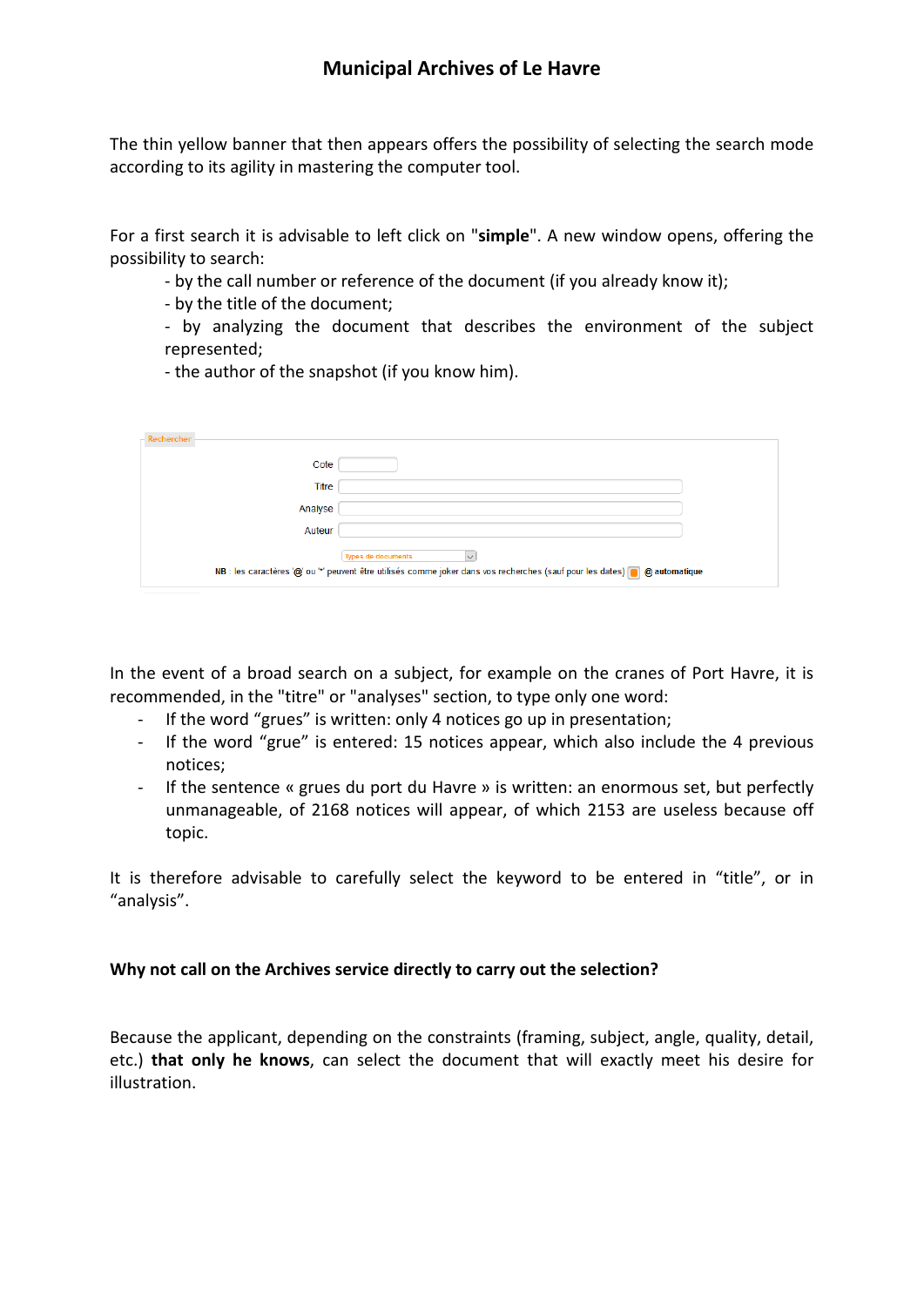### **Municipal Archives of Le Havre**

**WARNING :** If a dimension (corresponding to a reference number) and an analysis appear without being preceded by an illustrative sticker, this means that the iconography exists in our reserves, but that it has not been scanned.

Cote (Call number) [:47Fi830:](http://avenio.lehavre.fr/4DCGI/Web_VoirLaNotice/34_01/47Fi830/ILUMP15546) Quai Joannès-Couvert. Vue prise depuis un navire situé dans le bassin Théophile-Ducrocq. A gauche, le paquebot Colombie amarré quai Joannès-Couvert, devant la gare maritime et ses grues. Derrière, deux remorqueurs à quai et un cargo. Sur la gauche, les ateliers de la compagnie générale transatlantique. [...]

It is therefore not digitally available for immediate viewing.

Conversely, if an illustrative thumbnail precedes the rating and the analysis, this means that the iconography has been scanned and that it exists in an exportable digital view.



Cote : [33Fi25D](http://avenio.lehavre.fr/4DCGI/Web_VoirLaNotice/34_01/33Fi25/ILUMP15546)échargement d'une cargaison de minerai. À gauche, le quai avec des grues posées sur rails et derrière, plusieurs tas de minerai. Au pied des grues, on aperçoit un wagonnet et un baquet renversé. Sur la droite, un cargo amarré vue de la proue ; on peut y apercevoir un marin. [...] [\( 1 \) image associée](http://avenio.lehavre.fr/4DCGI/Web_DFPict/034/33Fi25/ILUMP15546)

Rating: [33Fi25](http://avenio.lehavre.fr/4DCGI/Web_VoirLaNotice/34_01/33Fi25/ILUMP15546) - Unloading a cargo of ore. To the left, the wharf with cranes on rails and behind it, several heaps of ore. At the foot of the cranes, we can see a wagon and an overturned tub. On the right, a moored freighter seen from the bow; you can see a sailor there. [...] associated image)

The documents, from our publicly available database, presented in thumbnails next to the analysis are, however, intentionally in low resolution.

It is therefore imperative to take precise note of the document number (for example: 33Fi25, for the above iconography) and to make the official request to our service at the following email address: [archives@lehavre.fr](mailto:archives@lehavre.fr)

When requesting it will be necessary to:

- Justify the use, indicating the use that will be made of the iconography;
- Indicate precisely the dimension (s) of the expected documents;

- Specify before attention the email address to which the digital document (s) will be exported.